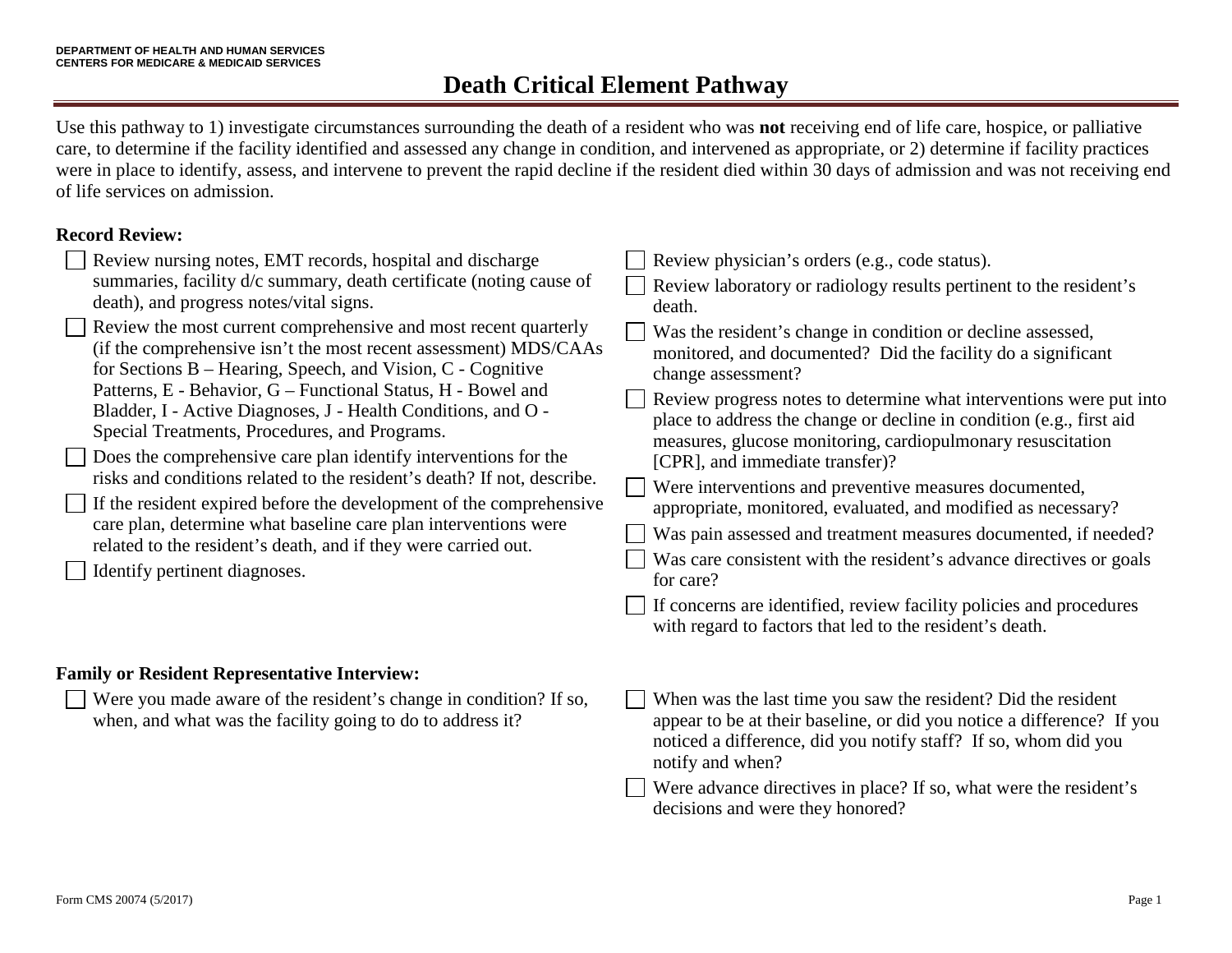# **Death Critical Element Pathway**

### **Nurse and DON Interviews:**

| $\Box$ Are you familiar with the resident's care?                                                                                                  | When did the resident die and what was the cause of death?                                                                             |
|----------------------------------------------------------------------------------------------------------------------------------------------------|----------------------------------------------------------------------------------------------------------------------------------------|
| $\Box$ Can you describe the resident's cognitive, functional, and health<br>status before the resident declined and prior to the resident's death? | How often was the resident's condition assessed while experiencing<br>a change in condition? Where is it documented? Did you report it |
| $\Box$ Did the resident have pain? If so, who did you report it to and how                                                                         | (to whom and when) and did the treatment plan change?                                                                                  |
| was it being treated? How often was the resident being assessed for                                                                                | Did the resident refuse any treatments? What did you do if the                                                                         |
| pain?                                                                                                                                              | resident refused?                                                                                                                      |
| Did the resident have a change or decline in condition? If so, what<br>interventions were in place to address the problem?                         | How did you involve the resident in decisions regarding<br>treatment(s)?                                                               |
| When was the practitioner notified? When was the resident's<br>representative notified?                                                            | Were advance directives in place? If so, what were the resident's<br>decisions and were they honored?                                  |

### **Critical Element Decisions:**

- 1) Did the facility ensure that the resident received treatment and care that was in accordance with professional standards of practice, their comprehensive, person-centered care plan, and the resident's choice? If No, cite the relevant outcome tag or F684
- 2) For newly admitted residents, and if applicable based on the concern under investigation, did the facility develop and implement a baseline care plan within 48 hours of admission that included the minimum healthcare information necessary to properly care for the immediate needs of the resident? Did the resident and resident representative receive a written summary of the baseline care plan that he/she was able to understand? If No, cite F655

NA, the resident did not have an admission since the previous survey OR the care or service was not necessary to be included in a baseline care plan.

3) If the condition or risks were present at the time of the required comprehensive assessment, did the facility comprehensively assess the resident's physical, mental, and psychosocial needs to identify the risks and/or to determine underlying causes, to the extent possible, and the impact upon the resident's function, mood, and cognition?

If No, cite F636

NA, condition/risks were identified after completion of the required comprehensive assessment and did not meet the criteria for a significant change MDS OR the resident was recently admitted and the comprehensive assessment was not yet required.